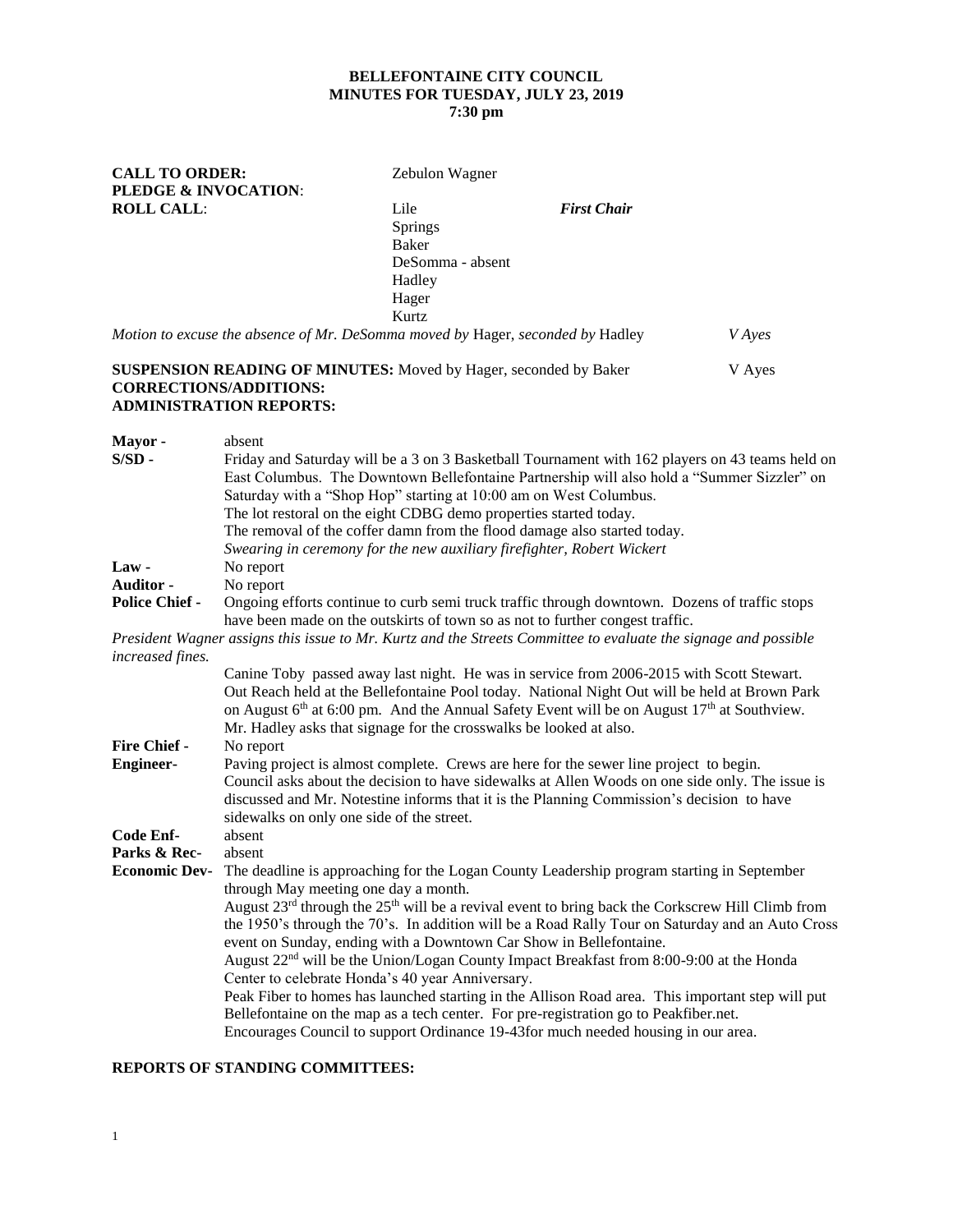| <b>Rules</b> -                      | Explained ordinance on the agenda  |  |  |  |
|-------------------------------------|------------------------------------|--|--|--|
| <b>Finance -</b>                    | Explained resolution on the agenda |  |  |  |
| <b>Utilities -</b>                  | No report                          |  |  |  |
| Safety -                            | No report                          |  |  |  |
| <b>Streets -</b>                    | Explained ordinance on the agenda  |  |  |  |
| Sidewalks, Curbs & Parks -No report |                                    |  |  |  |
| Audit $-$                           | No report                          |  |  |  |
|                                     |                                    |  |  |  |

**COMMUNICATIONS FROM CITIZENS:** Tom Reynolds, 312 E. Auburn Ave. thanks Council for the progress made in our community. Would also suggest that the water situation be addressed. He has read the master plan study for water infrastructure and suggests that Council and the Water Superintendent would read it also. He gives an overview of what he thinks are problems/failures in the system.

Ben Vollrath, 400 S Main, Chamber of Commerce, asks that Ordinance 19-43 be considered for passage on 2nd reading to avoid utility delays.

#### **INTRODUCTION OF ORDINANCES:**

### **1. ORDINANCES FOR 1ST READING**

R19-45 A. A RESOLUTION ESTABLISHING A NEW EXPENSE ACCOUNT WITHIN THE STREET DEPARTMENT FUND 205 **FINANCE**

Adoption- Moved by Baker, seconded by Springs and Moves V Ayes

#### **2. ORDINANCES FOR 2ND READING**

19-43 A. AN ORDINANCE APPROVING THE DEDICATION PLAT AND ACCEPTING APPROXIMATELY 1.200 ACRES OF REAL ESTATE FOR STREET RIGHT-OF-WAY PURPOSES EXTENDING SOUTH OFF RESERVOIR ROAD BETWEEN GLEN HOLLOW AND LAKEWOOD DRIVE AND AUTHORIZING ANY AND ALL NECESSARY CITY OF BELLEFONTAINE ELECTED AND/OR APPOINTED PUBLIC OFFICIALS TO EXECUTE THE STREET DEDICATION PLAT APPROVING AND ACCEPTING SAME IN THE CITY OF BELLEFONTAINE, OHIO AND DECLARING AN EMERGENCY IN THE CITY OF BELLEFONTAINE, OHIO. **STREET**

| $3RR-$    | Moved by Kurtz, seconded by Lile | V Aves |
|-----------|----------------------------------|--------|
| Passage-  | Moved by Kurtz, seconded by Lile | V Aves |
| Adoption- | Moved by Kurtz, seconded by Lile | V Aves |

### **3. ORDINANCES FOR 3RD READING**

19-41 A. AN ORDINANCE TO APPROVE, ADOPT AND ENACT THE 2019 REPLACEMENT PAGES TO THE CODIFIED ORDINANCES AND DECLARING AN EMERGENCY. **RULES**

Adoption- Moved by Hager, seconded by Hadley V Ayes

**COMMUNICATIONS FROM CLERK:** Received a liquor license transfer request from Thompson Lanes LLC/DBA TP Lanes to Hi Point Lanes LLC. Chief Standley has no objections to the transfer. If anyone does, please notify the clerk.

Read a letter from Chuck Croutwater expressing his appreciation to City Council, Mayor Stahler, Engineer Notestine and all other city employees that contributed to the installation of thee Drainage system on White Pines Drive.